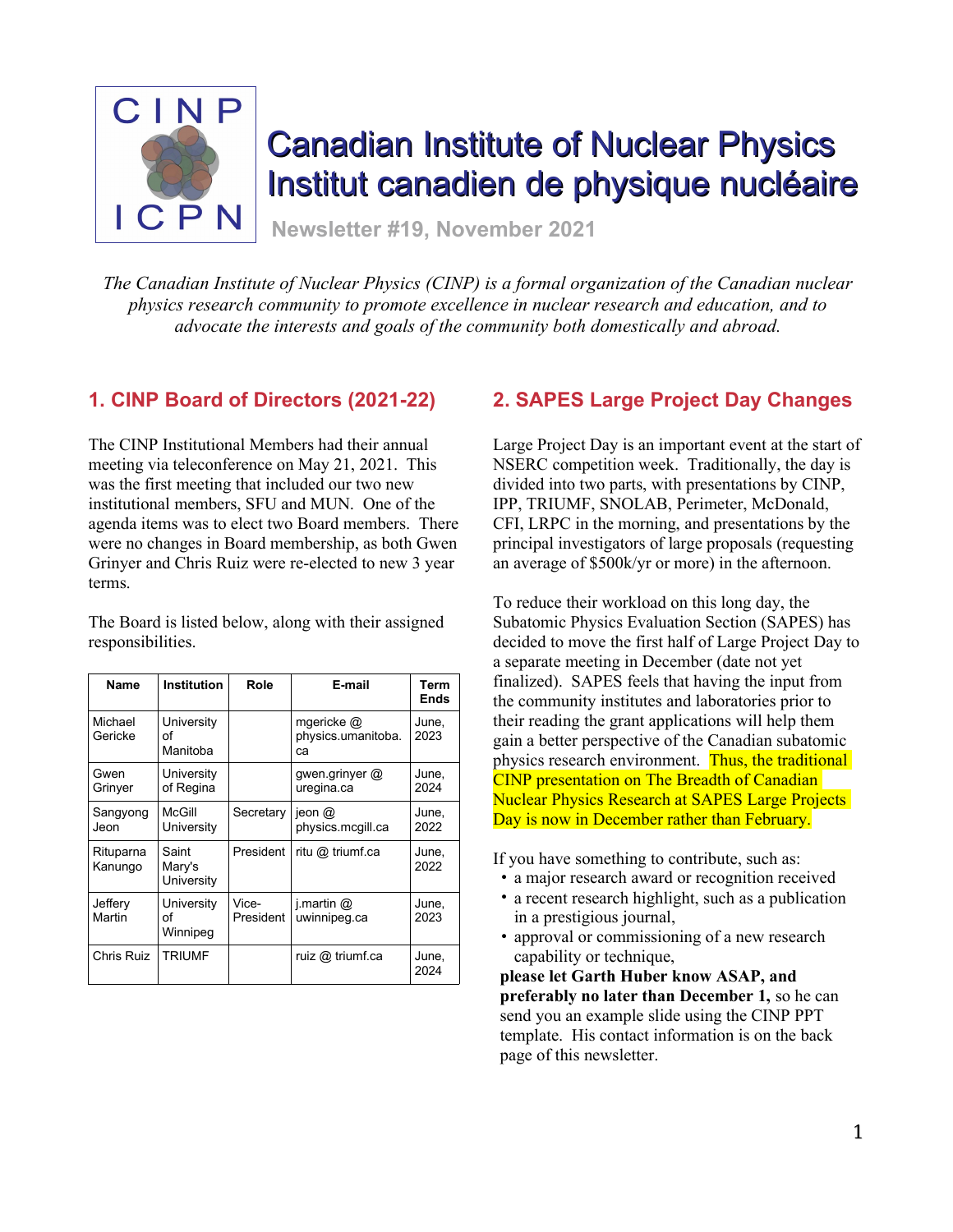## **3. Message from Nigel Smith, Director of TRIUMF**

#### *We gave the new Director of TRIUMF an opportunity to introduce himself via the CINP Newsletter, and he kindly agreed.*

As the new Director and CEO at TRIUMF, I am pleased to have the opportunity to introduce myself to the CINP community. Although new to TRIUMF, I am not new to the Canadian physics community, and have worked and interacted with many of you already. So, hello to new and longstanding colleagues alike!

I joined TRIUMF in May this year, having been Executive Director at SNOLAB for the last 12 years. The two labs have intersecting, yet distinctly different, science programmes; I have really enjoyed learning about the science at TRIUMF, exploring the amazing infrastructure that enables that science, and most importantly, meeting the great team and community that TRIUMF supports to deliver the science. Prior to coming to Canada, I spent 15 years at Imperial College and the UK Rutherford Appleton Laboratory, running dark matter experiments and developing the Boulby underground facility.

One of my objectives as Director is to strengthen the connections between Canada's major research facilities, so that we can develop new scientific opportunities with our academic partners, share ideas and best practice, support the community efficiently, and demonstrate the benefit of such a strong network to our university and government stakeholders. Such an ad-hoc network has already been shown to be effective in responding to the current pandemic, and the ability to support both technical and scientific capability and capacity will be essential as we collectively work to address existing and future societal challenges.

The nuclear physics programme at TRIUMF continues to encompass and deliver a board swathe of research objectives, from nuclear structure and dynamics, through precision tests of fundamental interactions, to nuclear astrophysics. These objectives are all in concert with the Canadian, and international, research community, and I have been impressed with the collaborative way that the



community and TRIUMF have continued to deliver science, despite the constraints of the current pandemic. As the Canadian sub-atomic community concludes the Long Range Planning (LRP) exercise, TRIUMF looks forward to this continued collaboration to deliver the mission that the LRP provides.

Locally, progress on the Advanced Rare Isotope Laboratory (ARIEL) continues to our new baseline plan, and we anticipate completion by 2026. This will provide the lab with new capabilities, and the ability to run several experiments concurrently, which will clearly increase our ability to deliver science. And although ISAC beam time was impacted over the last 18 months, for obvious reasons, as we emerge from the pandemic, our expectation is that we will be ramping back to pre-pandemic levels, including discussions on the feasibility of shifting to a biennial lid-up maintenance cycle. Nonetheless, even with the restricted shifts ISAC continued to deliver impactful science.

TRIUMF is also going through a period of substantial change at the moment, beyond the appointment of a new Director. On June 1<sup>st</sup> this year, we became an incorporated not-for-profit entity with charitable status, transitioning from a Joint Venture of Canadian universities. This transition has been in development for several years, and will allow TRIUMF to have a streamlined Board of Governors, facilitating more proactive decision-making, greater accountability, and more focus on the science and stewardship of TRIUMF. The connection to the member universities remains strong, with the Board of Governors being appointed by, and reporting to, a Member's Council which continues to have representation from our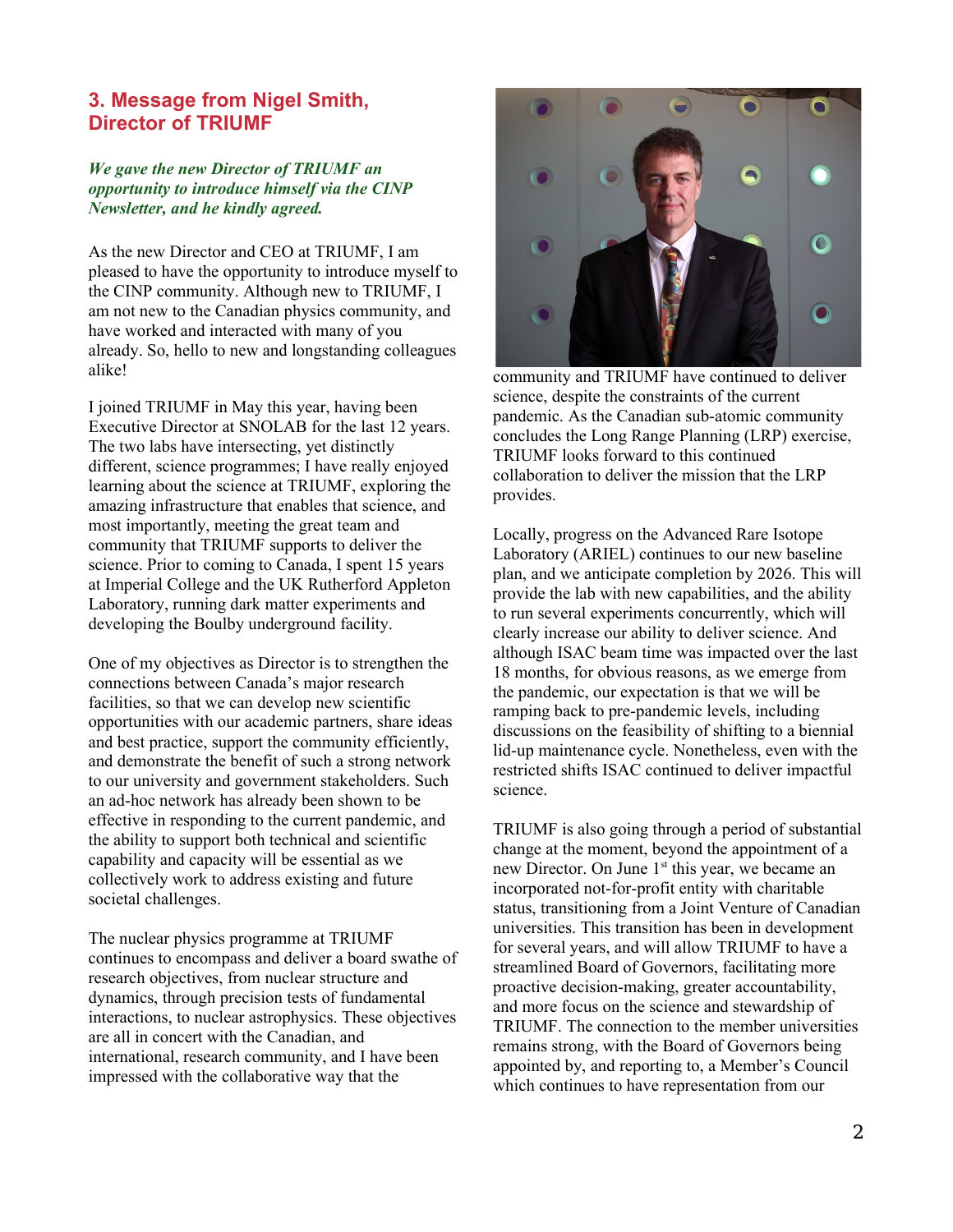university members. A new Science Council advises the Board and is comprised of scientists from member universities. To put some names to these positions, the new chair of our Board is Angus Livingstone, who has over 30 years experience translating research into societal benefit for UBC, with Lisa Kalynchuk, VP Research at University of Victoria and a member of their Medical Sciences Division, serving as our vice-chair. Walter Dixon, AVP Research at the University of Alberta and a molecular biologist, is chair of the Member's Council, and SFU's Corina Andreoiu, who will be well known to the CINP community, has taken on the role of chair of the Science Council. I am grateful to them all for taking on these positions, which will be critical as TRIUMF's governance structure evolves over the next year or so.

Finally, as many are aware and have been engaged in, TRIUMF is currently undertaking a 20-year visioning exercise to support our next five year plan. While the completion of current flagship projects, such as ARIEL, and the science programmes they will facilitate will be major deliverables this period, we are developing a clear and achievable vision of where TRIUMF will be two decades from now. The path we are pursing is evolutionary, with the expectation that we will remain a fundamental and use-inspired research facility grounded in particle accelerators, and as such, the engagement and support of the Canadian nuclear physics community will be critical in delivering on the final vision. This work will ensure we have an exciting future for TRIUMF and our community.

I look forward to meeting everyone in the future, both in person and online, and am excited to see the outcomes from the continued collaboration between TRIUMF and the Canadian nuclear physics community.

Best Regards, Nigel

# **4. CINP Sessions at the CAP 2022 Congress**

The Canadian Association of Physicists is currently planning to hold their annual Congress in person at McMaster University from June 5-10, 2022. A final decision on whether this will change to virtual will be made in early January.

Recognizing how CINP traditionally takes advantage of the good representation of the subatomic physics communities at CAP Congress to hold their meetings, CAP has retained the CINP planning the same as it was proposed to be in 2020 before the pandemic cancellation.

| Time              | <b>Event</b> (tentative schedule)                                                                                                              |  |  |
|-------------------|------------------------------------------------------------------------------------------------------------------------------------------------|--|--|
|                   | Thursday, June 9, 2022                                                                                                                         |  |  |
| $7:30-$<br>8:30   | <b>CINP Breakfast Board Meeting</b><br>(by invitation only)                                                                                    |  |  |
| 9:15              | <b>CAP-TRIUMF Vogt Medal talk</b>                                                                                                              |  |  |
| 9:45              | <b>CAP-CRM and CAP-Applied Physics</b><br><b>Prize talks</b>                                                                                   |  |  |
| 10:15             | <b>Health Break</b>                                                                                                                            |  |  |
| $10:45-$<br>12:15 | <b>CINP+IPP Joint Session, including</b><br>updates from the NSERC Subatomic<br>Physics Evaluation Section, CFI, TRIUMF,<br>SNOLAB, and others |  |  |
| $12:15-$<br>13:15 | <b>CINP AGM</b> (participants pay for lunch)                                                                                                   |  |  |

We will provide further updates as the Congress schedule is finalized.



*CINP gratefully acknowledges support from NSERC in the form of a Subatomic Physics Major Resources Support (SAP-MRS) grant. The installment for 2021- 22 is \$75,000. This supports the CINP's external conference support program, the undergraduate research scholarship program, expenses for the Long Range Plan, and other initiatives.*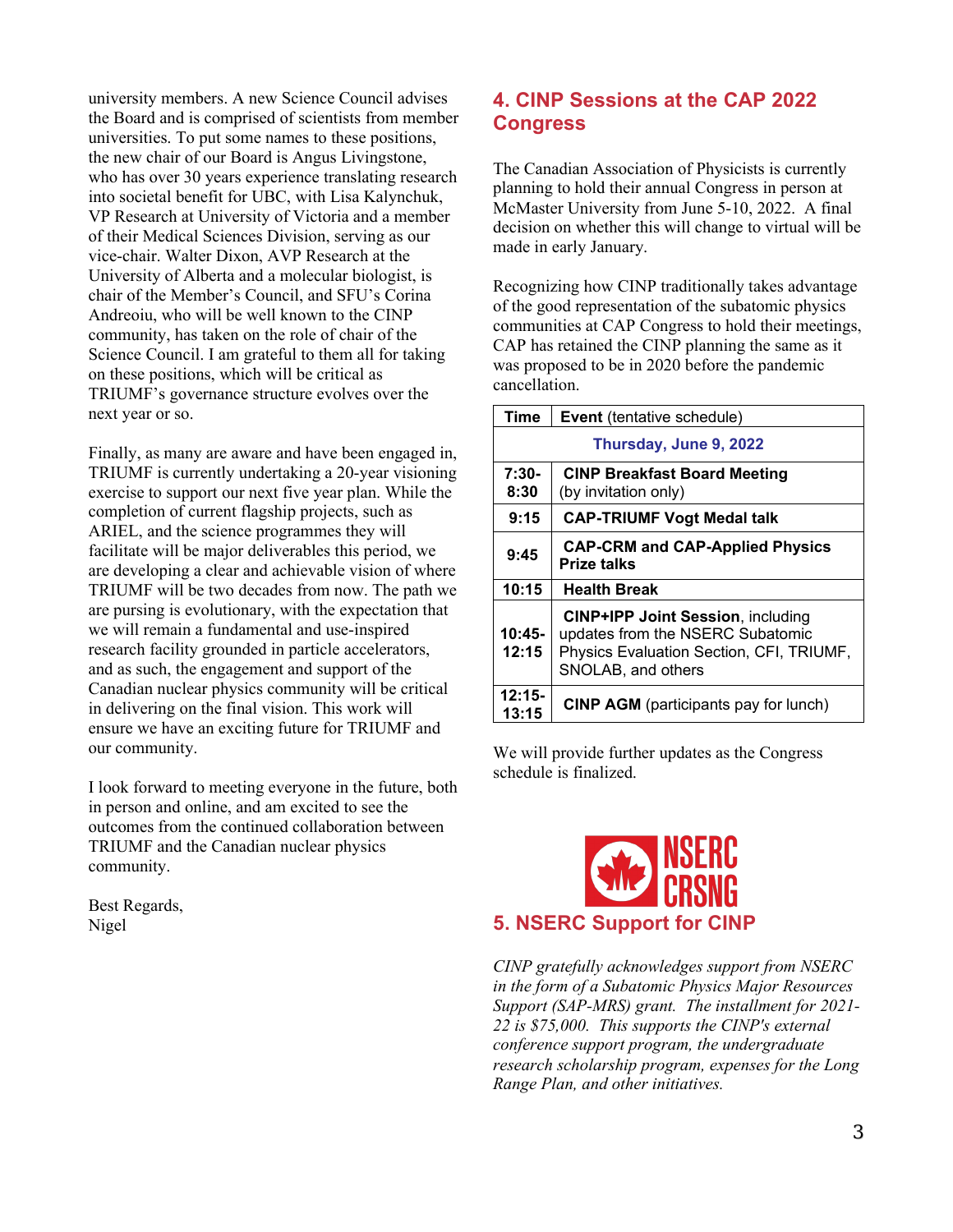# **6. Grad classes offered by TRIUMF**

(submitted by Marcello Pavan, TRIUMF)

TRIUMF is once again offering specialized graduatelevel courses to students across Canada via videoconference.

## **WINTER 2022 SESSION:**

#### **UBC Physics 527: Topics in Nuclear Physics**

Instructor: Reiner Kruecken (and others).

This is the followup course to UBC Physics 505, offered in winter 2021.

The course will give an overview of the methods used to address the forefront questions concerning the structure and dynamics of atomic nuclei, in particular those far away from stability. An overview will be given on current central questions concerning the structure and dynamics of exotic nuclei, their role in producing the chemical elements in astrophysical scenarios and in testing for physics beyond the standard model of particle physics using precision experiments. The course focus is on the introduction of various experimental approaches, which will, in combination with examples from recent experiments, be used to highlight the application of the various techniques to investigate the main questions currently addressed in this field of research.

#### **Physics of Exotic Nuclei:**

- Structure of light nuclei from first principles
- Shell structure and its modification far from stability
- Collectivity at low and high energies
- Phenomena at the neutron and proton drip lines
- $\bullet$  N=Z nuclei and isospin symmetry
- Shape coexistence
- Nuclear Astrophysics

#### **Experimental Methods:**

- Production of radioactive ion beams
- Separators and spectrometers
- Ground state properties
- Gamma-ray spectroscopy and associate

techniques

- Radioactive decays
- Reaction studies

The course will not follow any particular text-book.

Presentations and recordings will be posted on CANVAS: <https://canvas.ubc.ca/courses/42869> Lectures will be broadcast and recorded using Zoom. Individual access links to the recurring Zoom sessions will be sent to each external (non-UBC) student. It is preferable if students use their dedicated link so they can be identified during the session.

## **UBC Physics 528: Elementary Particle Physics**

Last offered in winter 2021, it will only be offered in 2022 if there is sufficient demand.

## **UBC Physics 560: Physics and Engineering of Particle Accelerators**

Instructors: Oliver Kester, Tobias Junginger, and others from TRIUMF Accelerator Div

The course will provide an introduction to the physics and technology of particle accelerators with focus on proton and ion accelerator technology. The course will include a survey of existing accelerator types and an introduction to transverse and longitudinal beam optics. The course will also include an introduction to the physics and technology of ion sources, will give an overview of radioactive ion beam production, of accelerator radio-frequency principles and more detailed aspects of room temperature and superconducting linear accelerators, as well as high energy circular machines. The course should appeal to students of Accelerator Physics, as well as to students of Experimental Nuclear and Particle Physics and other students interested in Particle Accelerators.

Prerequisites: Classical Mechanics, Classical Electrodynamics

### **For questions, please contact Marcello Pavan at marcello@triumf.ca**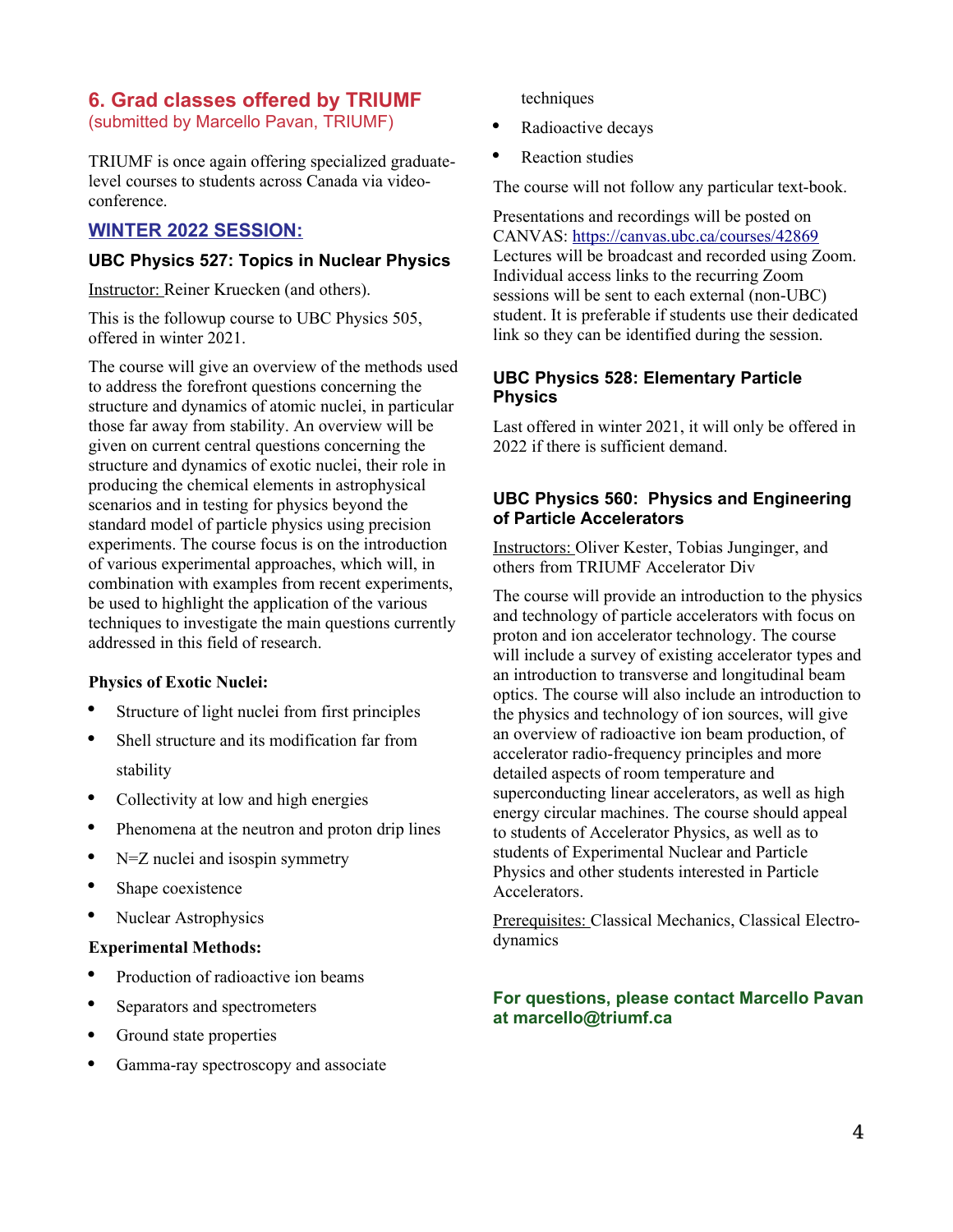

## **7. Achievement by a CINP URS Recipient** (submitted by Thomas Brunner, McGill)

We offer congratulations to **Emma Klemets** of McGill University for winning the second prize for best presentation at CASST: The Canadian Astro-Particle Physics Summer Student Talk Competition. Emma is the recipient of a CINP Undergraduate Research Scholarship for 2021, under the supervision of Thomas Brunner. Emma's talk was on the research she performed with Dr. Brunner *"Cherenkov Meaurements with Chroma for nEXO's Muon Veto".*

# **8. Canadian Undergraduate Physics Conference (CUPC 2021)**

CUPC was organized this year by Ryerson University, and was held virtually on Nov 4-7.

CINP supported the CUPC through a platinum-level sponsorship, with a named CINP student prize. We congratulate **Emily Love** from TRIUMF, who received the CINP award for the talk *"Sorting and Selecting Orbitals in Ab-Initio Nuclear Theory"*. She also won the Best Overall Presentation, and the 1 st Overall (highest-scoring) student presentation of CUPC 2021. Congratulations Emily!

We also thank PhD students Matt Heffernan (McGill) and Sakib Rahman (Manitoba) for representing the CINP as judges at the CUPC.

#### **9. New Scientific Opportunities with the TRIUMF ARIEL e-linac** (submitted by Jeffery Martin, Winnipeg)

TRIUMF will host a workshop exploring new scientific opportunities at ARIEL. The workshop is driven in part by the preparation of the DarkLight@ARIEL experiment in the electron hall. A magnetic spectrometer system will be installed in the ARIEL beam hall in the next year, with an initial program to search for corroborating evidence of the new physics proposed to explain current anomalies in 8Be and 4He decay. An energy upgrade and recirculation ring are also envisioned for ARIEL. To make the fullest use of the ARIEL e-Linac, and similar-scale accelerators, we will hold a workshop at the TRIUMF laboratory in Vancouver, BC on May 24-27, 2022 to showcase the capabilities of ARIEL and develop a wider program for this apparatus, and other experiments of similar scale, that can address current anomalies and outstanding questions in particle and nuclear physics.

Meeting website: <https://meetings.triumf.ca/event/262/>

Organizing committee: Jan Bernauer (Stony Brook), Ross Corliss (Stony Brook), Michael Hasinoff (UBC), Rituparna Kanungo (Saint Mary's), Jeffery Martin (Winnipeg), Richard Milner (MIT), Katherine Pachal (TRIUMF) and Stanley Yen (TRIUMF).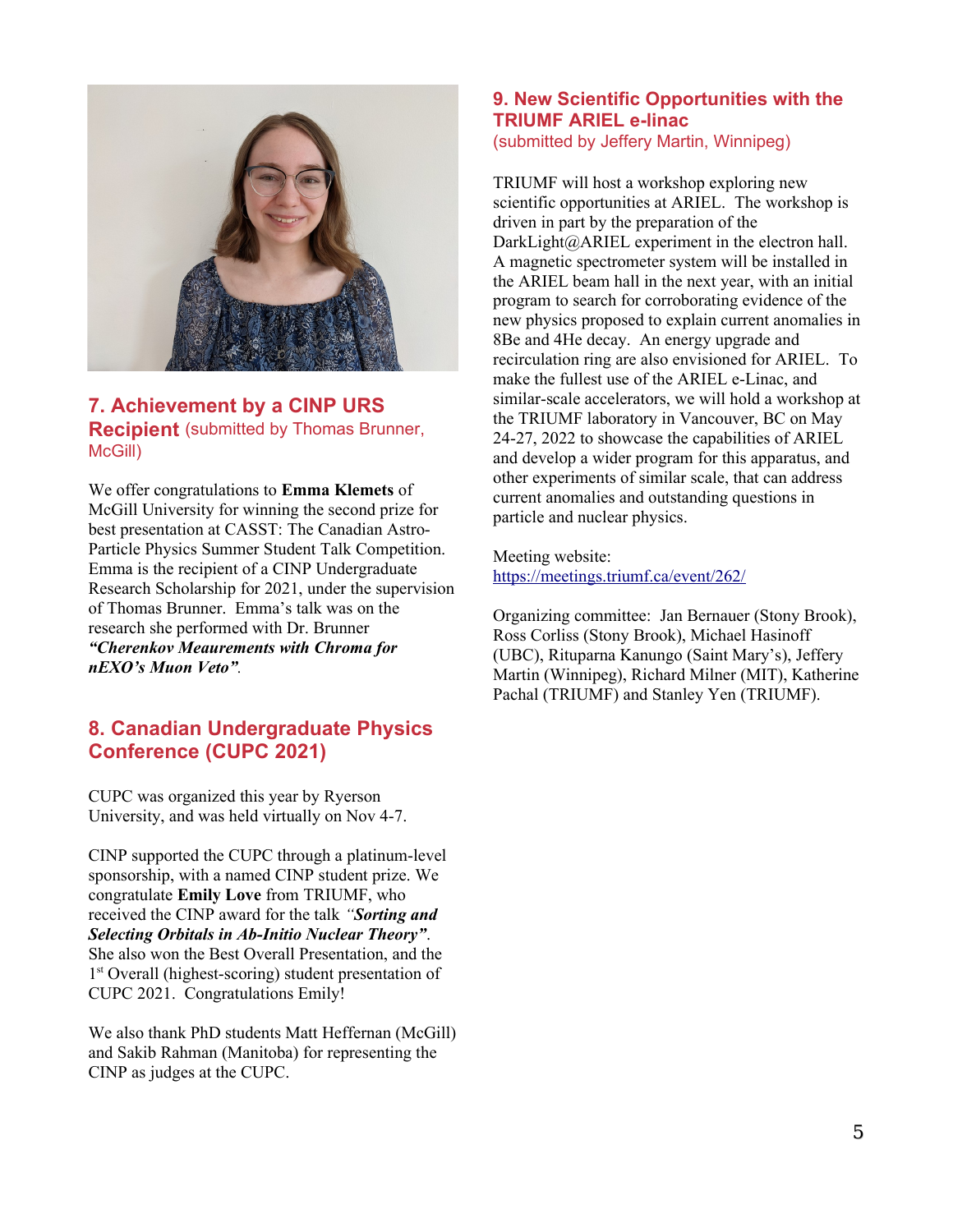## **10. Representation and Input to Various Agencies**

The CINP is an advocate and representative of the Canadian nuclear physics community and is asked to attend various meetings or make presentations on its behalf. As a member, you can provide valuable input to CINP.

## **To provide input to any of these matters, or request further information, please see the Executive Director contact information at the end of the newsletter.**

• The **Advisory Committee on TRIUMF** (ACOT) meets and reports to the NRC twice a year. Garth Huber represents the CINP as a "community observer". ACOT met virtually Nov 18-19, and will next meet Apr, 2022 (hopefully in person). Please let us know if you have specific information that would be useful to CINP's input.

• Every year, the CINP Executive Director is asked to **suggest new members of the NSERC Subatomic Physics Evaluation Section (SAPES)**, to replace the specific expertise of outgoing members. The most recent suggestions were sent to NSERC on May 13. Please let Garth Huber know if you have any suggestions for the 2022-23 committee. Your suggestions can be either international or domestic, from any subatomic physics sub-discipline, keeping in mind the Tri-Council conflict of interest guidelines, which stipulate that committee members cannot be applicants in that competition.

• We would like to thank those CINP members who have provided input the Canadian Subatomic Physics Long Range Plan (LRP). The report text is now finalized and it is in the process of graphical layout prior to release. CINP was one of three commissioning bodies for the report (the others being NSERC and IPP), and it played a role in the selection of the LRPC members and forming the terms of reference for the report. **We thank members Rituparna Kanungo, Juliette Mammei and Jeff Martin for their work on the LRPC.** Garth Huber represented CINP as an ex-officio member. More information about the LRP can be found at [http://www.SubatomicPhysics.ca](http://www.SubatomicPhysics.ca/)

Garth Huber represents CINP on the Carleton-Victoria-Winnipeg MRS Resource Planning Board. The Board is quite active, meeting about 6 times a year. **There is an openness to support detector projects from CINP members.** Please visit [https://cinp.ca/subatomic-physics-major-resources](https://cinp.ca/subatomic-physics-major-resources-support-facilities)[support-facilities](https://cinp.ca/subatomic-physics-major-resources-support-facilities) or contact Garth Huber for more information.

• **CINP can provide letters of support** for major projects to foreign agencies, where we describe the context for how your project fits within the CINP Long Range Plan *"The 2022–2036 Horizon for Nuclear Physics in Canada: From the Core of Matter to the Fuel of Stars"* or the Canadian Subatomic Physics Long Range Plan.

• Once NSERC and other important agencies resume working at their respective offices, we plan to resume our periodic meetings with senior government officials in Ottawa, to **press for improved funding and project management of resources of importance to Canadian nuclear physics**. The next trip is planned to take place just before CAP Congress in June. Please GH know if there is a specific issue you would like raised.

• CINP and IPP presented the joint document on *The Context and Environment of Canadian Subatomic Physics Research at Canadian Universities* to the Subatomic Physics Evaluation Section (SAPES) at their Nov 5 fall orientation meeting. This document is needed because many SAPES members are not very familiar with the Canadian research funding process and the research environment at Canadian universities. The document can be downloaded from: [https://cinp.ca/cinp-white](https://cinp.ca/cinp-white-papers)[papers](https://cinp.ca/cinp-white-papers)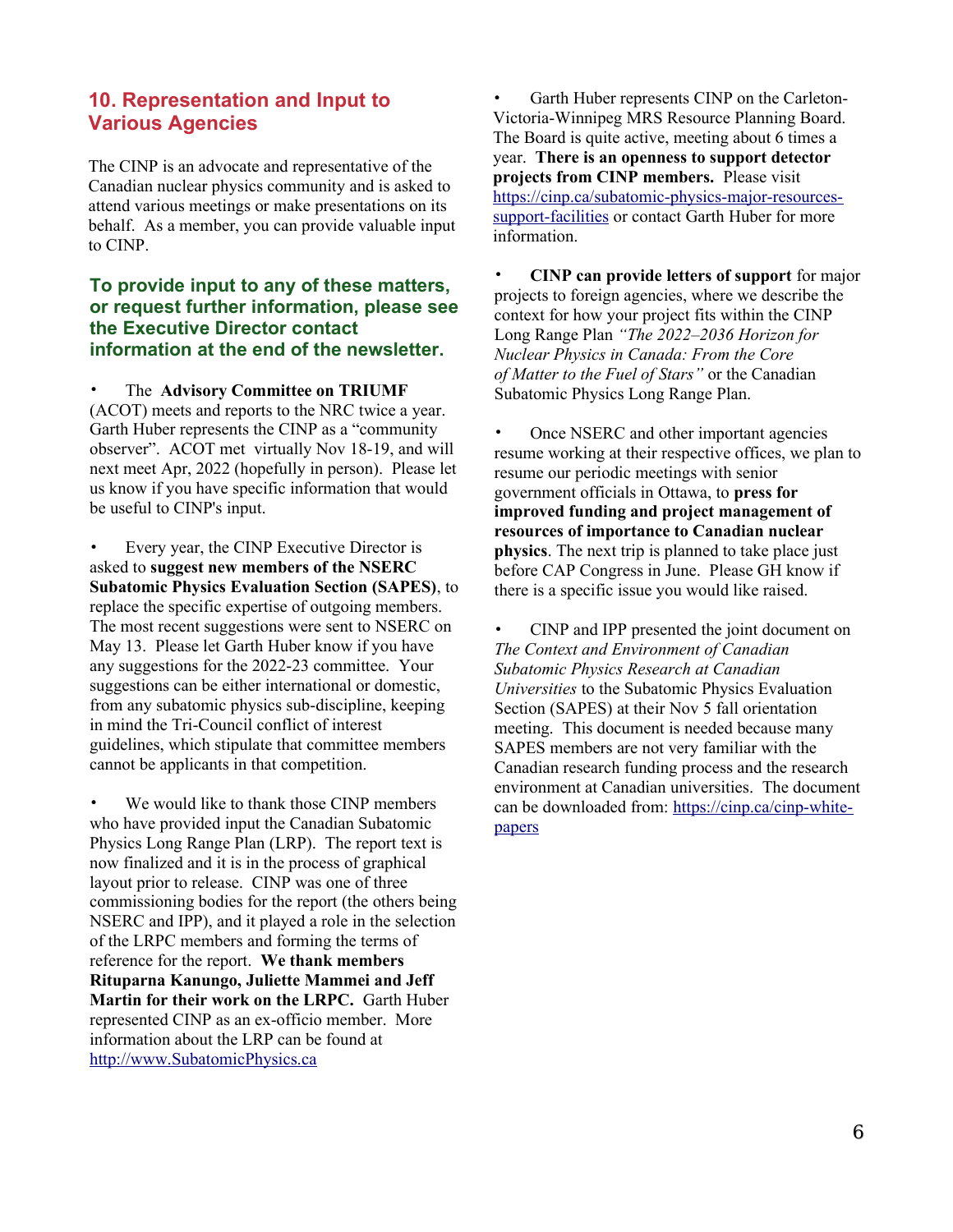

## **11. Winter Nuclear and Particle Physics Conference (WNPPC 2022)** (submitted by Beatrice Franke, TRIUMF)

February 15th to 18th of 2022 — fully online.

The Winter Nuclear and Particle Physics Conference is a national meeting for the Canadian subatomic physics community, with a special focus on providing a forum for junior researchers (students and postdocs) to present their research and interact with groups across Canada. The 2022 meeting is being organized by TRIUMF, and as usual will feature sessions focusing on the research areas of interest to the Canadian subatomic physics community, both experimental and theoretical.

WNPPC 2022 is being organized as a virtual conference with talks being presented via zoom. To keep the spirit of this conference, we will organize virtual social events to connect the community and foster exchange between participants. Junior researchers will have the opportunity to interact with invited speakers and other researchers across Canada to discuss research and other topics in a relaxed environment.

The WNPPC is expected to return to an in-person format in 2023 for its  $60<sup>th</sup>$  anniversary, at Silverstar Mountain Resort, near Vernon BC.

A non-exclusive list of topics presented at the conference are:

- Dark Matter searches
- Electroweak and Higgs physics
- Neutrino properties
- QCD and hadrons
- Physics beyond the Standard Model
- Nuclear structure
- Nuclear and particle astrophysics

Please visit the conference website [https://wnppc.triumf.ca/2022/](https://wnppc.triumf.ca/2022/index.html) for new information as the organizers update the program and speakers.

#### **Important Dates:**

| Registration opens:                    | Nov 25, 2021 |
|----------------------------------------|--------------|
| Deadline to submit abstract:           | Dec 16, 2021 |
| <b>Registration closes:</b>            | Jan 7, 2022  |
| Notification of accepted<br>abstracts: | Jan 14, 2022 |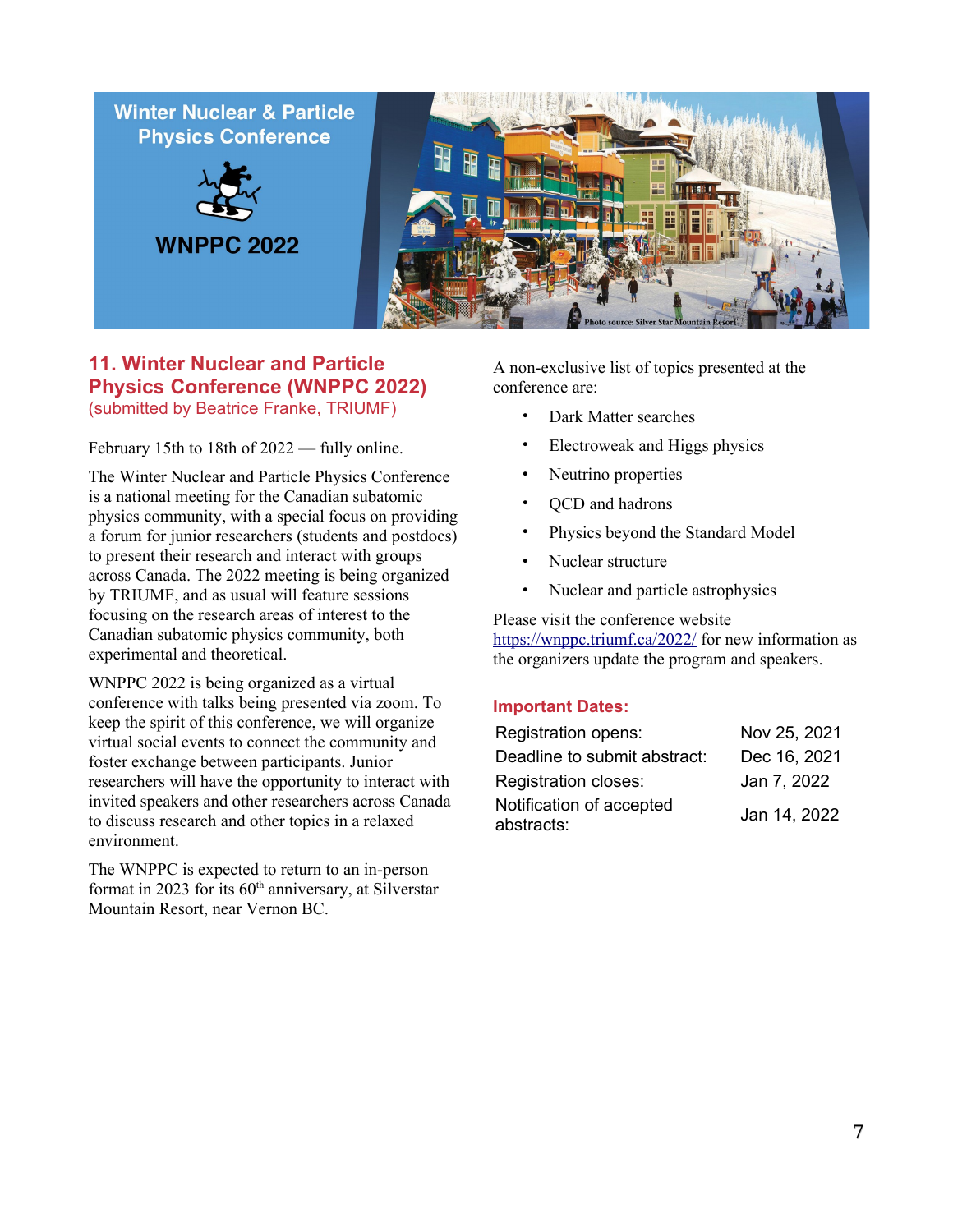*Three research highlights were submitted after our Oct 14 request for announcements, milestones, etc. for the newsletter. Reports from other CINP members are always welcome.*

## **12. Nuclear Science Week 2021**

(submitted by Jason Donev, Calgary)

Nuclear Science Week 2021 was a success despite the limitations imposed by COVID isolation. Millions of social media impressions were made on various social media platforms. Various organizations across Canada including New Brunswick Power, McMaster University, Humber College, the University of Saskatchewan, the University of Regina and the University of Calgary all held virtual events.

The Sylvia Fedoruk Canadian [Centre for Nuclear](https://fedorukcentre.ca/)  [Innovation](https://fedorukcentre.ca/) Inc. hosted the 9<sup>th</sup> Annual NuclearFACTS Peer-to-Peer Forum 2021 online event on October 19, supported by the Centre for the Study of Science and [Innovation Policy](https://www.schoolofpublicpolicy.sk.ca/csip/) with 15 research presentations and more than 50 people attending.

McMaster University's Nuclear Operations & Facilities (NO&F) hosted their first-ever Nuclear Research Symposium, which gave McMaster graduate students an opportunity to share their research in nuclear science with a small in-person audience. McMaster University hosted a "Fact or Fiction" game and a virtual tour of the University's nuclear facilities on [Instagram](https://www.instagram.com/mcmasteru/). NO&F partnered with the Canadian Nuclear Association to create a post highlighting nine interesting applications of nuclear science. This post was published on Nuclear Science Week's [Instagram](https://www.instagram.com/p/CVVw_LYjPiW/), [Twitter](https://twitter.com/nuclearsciweek/status/1451609328473964545), and [Facebook](https://www.facebook.com/nuclearscienceweek/posts/4551463078234392?__tn__=-R) pages, as well as on [NO&F's](https://www.linkedin.com/feed/update/urn:li:activity:6857342184593641472) and [CNA's](https://www.linkedin.com/posts/canadian-nuclear-association_nuclearscienceweek-nuclear-nuclearscience-activity-6857336684384722944-OhHI) LinkedIn pages, and received over 5000 impressions.

 The week also included the University of Calgary launching a bilingual [Knowing Nuclear](https://www.youtube.com/watch?v=EFzrFGSyGfw) / [Connaître le](https://www.youtube.com/playlist?list=PL1xLkQN5TokXA8hampg601xrb68mpUfgg) [Nucléaire](https://www.youtube.com/playlist?list=PL1xLkQN5TokXA8hampg601xrb68mpUfgg) video series and a [Spanish](https://energyeducation.ca/Enciclopedia_de_Energia/index.php/P%C3%A1gina_principal) and [French](https://energyeducation.ca/Encyclopedie_Energie/index.php/Page_Principale) version of the [Energy Encyclopedia](https://energyeducation.ca/encyclopedia/Main_Page). New Brunswick Power partnered with the [Centre of Excellence for](https://centresofexcellencenb.ca/learning-opportunities/#_blank)  [Energy](https://centresofexcellencenb.ca/learning-opportunities/#_blank) to talk about how knowing nuclear can lead to careers in radiation therapy. The social media campaign included a number of quizzes for students on how well they know nuclear science and an opportunity to play with a PhET derived simulation [build a nucleus](https://energyeducation.ca/simulations/build-a-nucleus/build-a-nucleus_en.html) (see figure 1 and in [French](https://energyeducation.ca/simulations/build-a-nucleus/build-a-nucleus_fr.html), [Spanish](https://energyeducation.ca/simulations/build-a-nucleus/build-a-nucleus_es.html) and even [Romanian](https://energyeducation.ca/simulations/build-a-nucleus/build-a-nucleus_ro.html)!) or tour a [nuclear reactor](https://energyeducation.ca/3dmodels/Exterior/) (see

figure 2) or see how nuclear science [powers space](https://energyeducation.ca/3dmodels/RTG/)  [exploration](https://energyeducation.ca/3dmodels/RTG/) (also in [Spanish](https://energyeducation.ca/3dmodels/RTG_es/)).



#### **Figure 1 Build a nucleus simulation**

#### **Figure 2 CANDU reactor visualization**

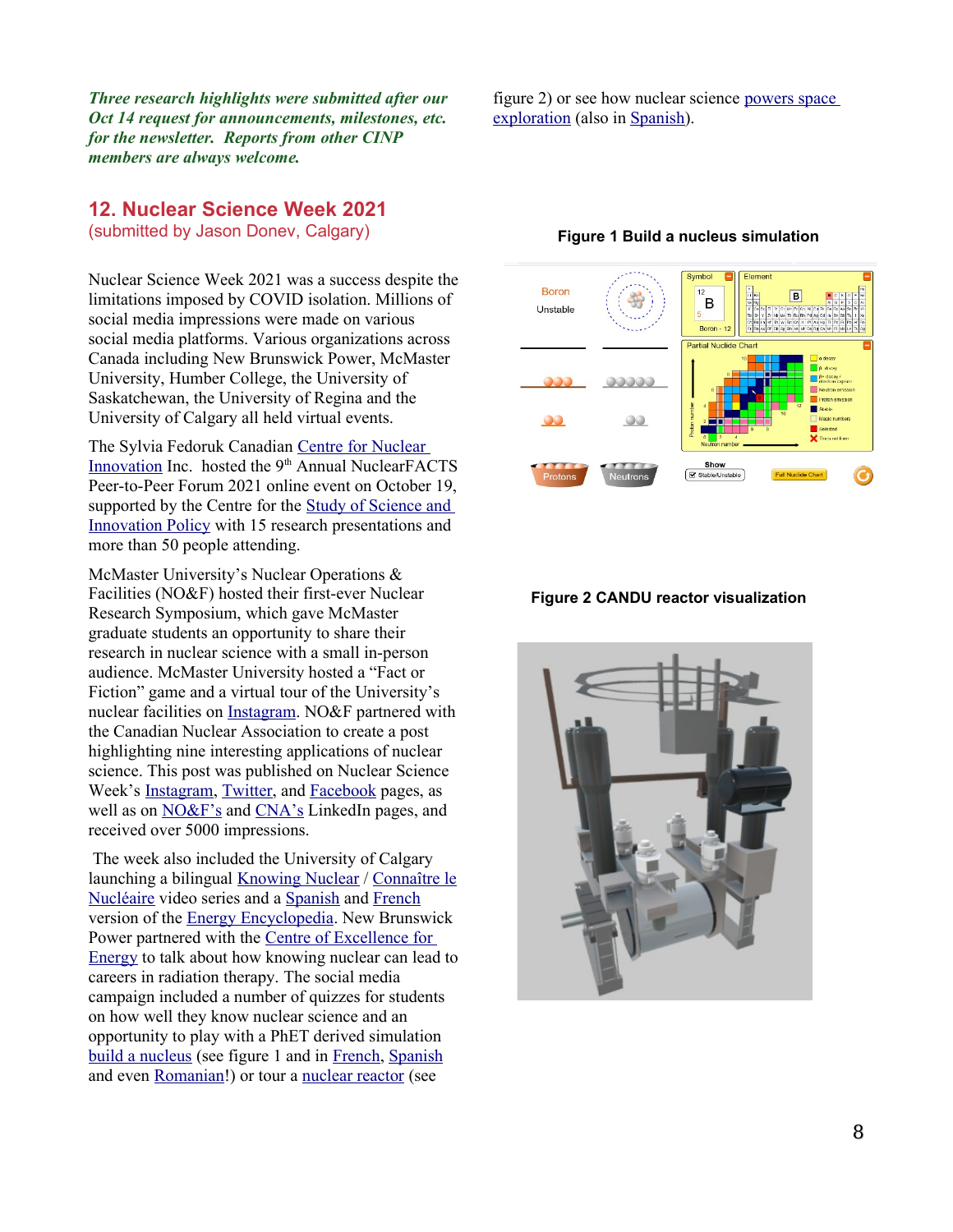## **13. CaNPAN: The Canadian Nuclear Physics for Astrophysics Network** (submitted by Chris Ruiz, TRIUMF)

In 2021 Canadian Nuclear Physics researchers interested in the critical link between nuclear physics theory and data and computational astrophysics formed a new network, CaNPAN ([www.canpan.ca](http://www.canpan.ca/)). This network will serve as a hub for Canadian nuclear physics experiment and theory efforts in the area of astrophysics, and as a portal to wider networks globally. CaNPAN is pleased to join IReNA, the International Research Effort in Nuclear Astrophysics. In addition CaNPAN acts as a host for Canadian-funded projects. The first such project, funded by NSERC, is "Nuclear Physics of the Dynamic Origin of the Elements". This joint educational-research project provides a framework for Canadian graduate students to become proficient in and perform research using state-of-the-art stellar codes through the MESA and NuGrid platforms that relates to their experimental nuclear physics projects at labs like TRIUMF-ISAC. This is under the tutelage of Dr. Pavel Denissenkov, an expert in these types of calculation. Funding is available to supplement existing student subsidies through experimental physics grants to enable a fraction of the students' efforts in this area. The program is designed to equip a new generation of Canadian physicists with the means to perform calculations enabling the identification of astrophysically-important experimental measurements, and to evaluate the impact of those measurements one done. The first cohort of 5 students start the training modules on November 15<sup>th</sup>. Interested students or supervisors can sign up to the CaNPAN website or email the P.I. Chris Ruiz at [ruiz@triumf.ca](mailto:ruiz@triumf.ca).

# **14. IUPAP Nuclear Science Symposium and IUPAP WG.9 Annual General Meeting**

(submitted by Wim van Oers, (Executive) Secretary of IUPAP Working Group 9)

#### **Draft Agenda**

Southeastern Universities Research Association (SURA) Headquarters, 1201 New York Ave NW, Washington, DC

The two meetings are scheduled as in-person meetings, unless Coronavirus Pandemic travel restrictions require a virtual meeting.

#### **Tuesday June 14, 2022**

**08:45 Introduction** (by the Chair of IUPAP WG.9 Angela Bracco)

Chair: Robert E. Tribble

09:00 "Rare Isotope Experiments [recent experimental results of note)" [Ritaparna Kanungo, Saint Mary's University]

10:00 "Neutrinos from the CNO Cycle" [Barbara Caccianiga, INFN-Milano, Universita di Milano] 11:00 "Status of Neutrino-less Double Beta-Decay Experiments" [Erica Caden, SNOLAB]

12:00 "Machine Learning and AI for Nuclear Science" [John W. Clark, Washington University]

#### **13:00 Lunch break**

14:00 "Cosmic Formation of the Elements" [Hendrik Schatz, Michigan State University]

15:00 "Increasing Energy Needs and the Future of

Nuclear Power in the Era of Climate Change" [Shannon Bragg-Sitton, Idaho National Laboratory]

16:00 "The Structure of the Nucleon" [Silvia Niccolai,

Institut de Physique Nucleaire, Orsay]

17:00 "Studies of the Structure of Exotic Hadrons"

[Takashi Nakano, Osaka University]

#### **19:00 Working Dinner**

#### **Wednesday June 15, 2022**

Chair: Angela Bracco 08:00 "Status of FAIR with the Advent of its Four Science Projects" {Karlheinz Langanke, Technische Universitaet Darmstadt]

09:00 "Fundamental Symmetries from Table-Top Experiments to Collider Experiments" [Jordy de Vries, National Institute for Subatomic Physics]

10:00 "Initial Experiments with the Electron Collider" [Renee Fatemi, University of Kentucky]

11:00 "Curious Results beyond the Standard Model and Dark Mattere" [Jonathan L. Feng, University of California at Irvine]

12:00 "Targeted Alpha-Particle Therapies" [Jonathan D. Burns, University of Alabama at Birmingham] **13:00 Lunch Break**

**14:00 IUPAP WG.9 AnnuaI General Meeting**